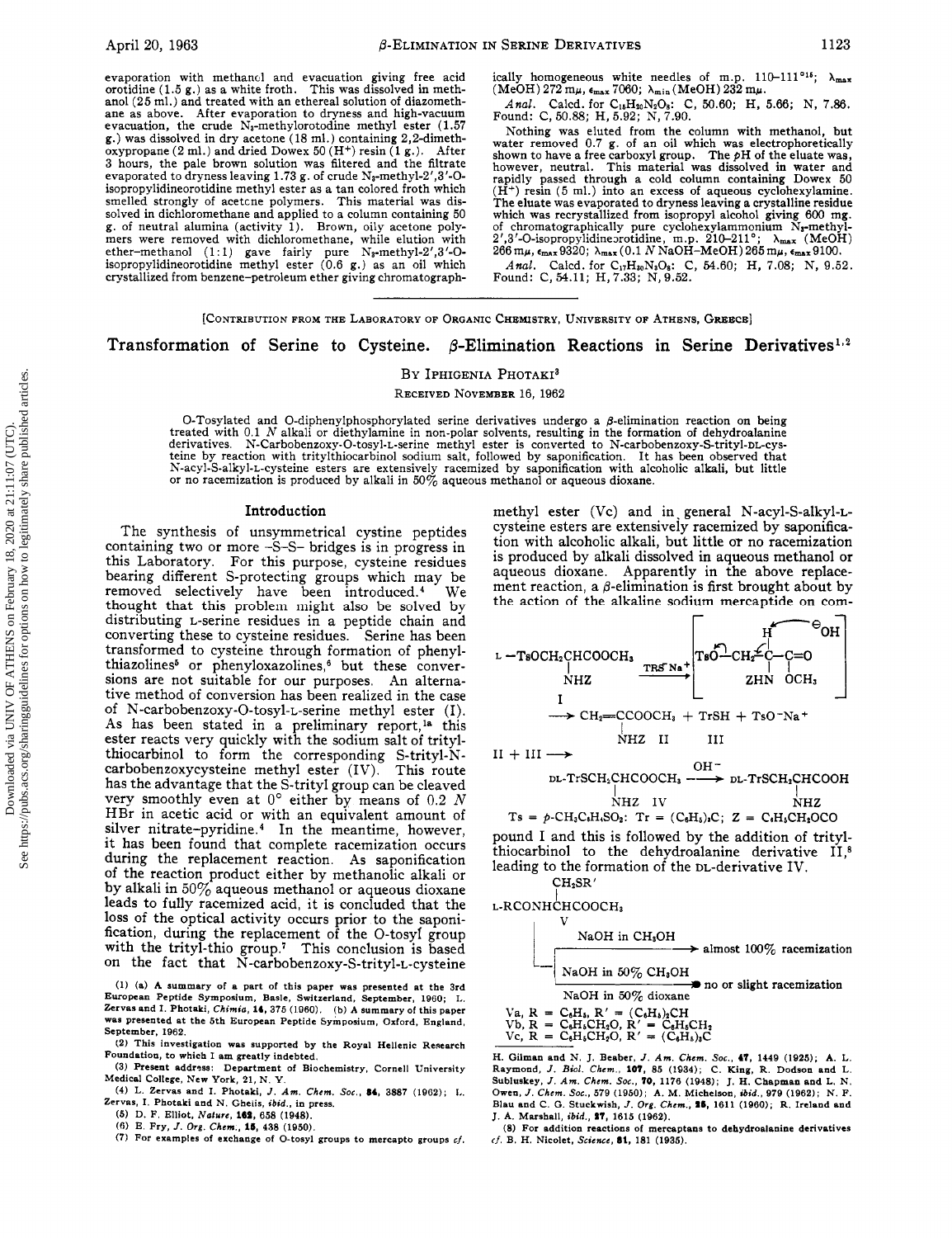The above findings provide an explanation for the controversial statements in the literature concerning the saponification of N-acyl-S-alkyl-L-cysteine esters. Iselin and Schwyzer<sup>9</sup> found no racemization when N-carbobenzoxy-S-benzyl-L-cysteine cyanomethyl ester was saponified, whereas Maclaren<sup>10</sup> reported racemization in the case of the saponification of N-carbobenzoxy-glycyl-S-benzyl-L-cysteine ethyl ester. The explanation may be that Iselin and Schwyzer used alkali dissolved in 30% alcohol, whereas Maclaren used solutions of alkali in 90% alcohol.

It is clear that the above method of transforming O-tosyl-L-serine residues of <sup>a</sup> peptide chain to cysteine residues would lead to the formation of diastereoisomers. Experiments are now in progress for carrying out the transformation of O-tosylserine to S-tritylcysteine under conditions which do not affect the existing configuration of the serine residue.

Experiments with O-tosylated serine derivatives revealed that these compounds rapidly undergo  $\beta$ elimination under the action of bases, forming dehydroalanine derivatives. When N-carbobenzoxy-O-tosyl-L-serine methyl ester  $(I)$  is treated with  $0.1 N$  alkali at room temperature, N-carbobenzoxydehydroalanine (VII) is formed to an extent of  $65\%$  in 8 minutes and to more than  $90\%$  within 15 minutes.<sup>11</sup> It is assumed that the  $\beta$ -elimination reaction proceeds much faster than the saponification of the ester group.  $\beta$ -Elimination is also produced by dissolving I in ethyl acetate or other non-polar solvents and adding 1-2 equiv. of diethylamine.  $p$ -Toluenesulfonic acid diethylammonium salt precipitates out almost instantaneously and quantitatively, whereas the N-carbobenzoxydehydroalanine ester II remains in the solution. The saponification of this ester leads to the formation of the corresponding free acid VII but also of small amounts of carbobenzoxy amide. This is further evidence that the carbobenzoxydehydroalanine is cleaved to pyruvic acid and carbobenzoxy amide under the action of very dilute alkalies at room temperature. $^{12}$ 



TsOCH<sub>2</sub>CHCONHCH<sub>2</sub>COOC<sub>2</sub>H<sub>5</sub>



It is known from the literature<sup>12</sup> that N-carbobenzoxy-O-diphenylphosphoryl-DL-serine ethyl ester (VI) undergoes  $\beta$ -elimination with 2 N alkali, giving rise to carbobenzoxydehydroalanine (VII) and diphenylphosphoric acid. It has been found in this work that both  $0.1$   $N$  alkali and diethylamine also cause rapid  $\beta$ -elimination from compound VI, which in this respect behaves like the corresponding O-tosyl derivative. Similarly, treatment of N-carbobenzoxy-

(9) B. Iselin, M. Fewer and R. Schwyzer, Helv. Chim. Acta, 88, 1508 (1955).

(10) J. A. Maclaren, Austral. J. Chem., 11, 360 (1958).

(11) For elimination reactions on tosyl esters with bases compare P. J. Hamrick and C. R. Hauser, J. Org. Chem., 86, 4199 (1961).

(12) G. Riley, J. Turnbull and W. Wilson, J. Chem. Soc., 1373 (1957).

O-tosyl-L-serylglycine ethyl ester (VIII) with  $10\%$ more than <sup>1</sup> equiv. of diethylamine in ethyl acetate solution leads to the formation of  $\rho$ -toluenesulfonic acid diethylammonium salt and carbobenzoxydehydroalanylglycine ethyl ester  $(IX)$  in almost quantitative yield.<sup>13</sup> The use of  $0.1 N$  alkali leads to the formation of the corresponding free acid X which can be isolated in good yield.

It is interesting that S-cyanocysteine14 as well as Sdinitrophenyl- and S-permethylated cysteine derivatives<sup>15</sup> undergo  $\beta$ -elimination rapidly with alkali with the formation of the same products as in the case of the O-tosyl- and O-diphenylphosphorylserine derivatives. Such dehydroalanine peptides are known to undergo hydrolysis easily under mild basic or acidic conditions<sup>12, 16</sup> or as has been recently found by Patchornik, et al.,<sup>15</sup> even by heating with water at  $100^{\circ}$ .

$$
\begin{array}{c}\n\text{CH}_{2} \\
\parallel \\
\text{C0}-\text{NHCCO}-\text{NH} \dots \stackrel{\text{H}_{2}O}{\longrightarrow} \\
\text{C0}-\text{NH}_{2} + \text{CH}_{3}\text{COCO}-\text{NH} \dots\n\end{array}
$$

More recently, Patchornik and Sokolovsky<sup>17</sup> have described new procedures for the selective break-down of the double bonds in the dehydroalanine peptides. It is clear that our findings on tosylated or phosphorylated serine peptides may serve as <sup>a</sup> basis for the preferential cleavage of sequences containing serine residues, through formation of dehydroalanine peptides. The work of Witkop<sup>18</sup> and of Patchornik<sup>15,17</sup> for the determination of sequences in <sup>a</sup> non-enzymatic way acquires herewith <sup>a</sup> wider application.

#### Experimental

Evaporations were carried out in vacuo at  $30-40^{\circ}$ . The melting points are not corrected.

Prio" to analysis<sup>19</sup> the compounds were dried at 56° under high

vacuum over phosphorus pentoxide.<br>The expression  $\epsilon^*$  is used to denote the apparent molecular coefficient of the solute after it has undergone some transformation.12

N-Carbobenzoxy-O-tosyl-L-serine Methyl Ester (I).—To <sup>a</sup> solution of 2.5 g. (0.01 mole) of dry, sirupy, N-carbobenzoxy-Lserine methyl ester<sup>20</sup> in 9 ml. of anhydrous pyridine, precooled to  $-5^{\circ}$ 2.1 g. of tosyl chloride was added. After being allowed to stand for <sup>2</sup> hours at 0° followed by <sup>2</sup> hours at room temperature, the solution was poured onto crushed ice. Compound I precipitated as <sup>a</sup> sirup which crystallized on standing in the refrigerator. The product was collected by filtration, dried in <sup>a</sup> desiccator and recrystallized from a small amount of methanol. The yield<br>was 2.5 g. (60%), m.p. 119-120°,  $\lambda_{\text{max}}$  262 m $\mu$  ( $\epsilon$  758 in 1%)<br>dimethylformamide in water), [ $\alpha$ ]<sup>26</sup>D -10.5° (*c* 5, dimethylformamide).

Anal. Calcd. for  $C_{19}H_{21}O_7NS$ : C, 56.00; H, 5.19; N, 3.44. Found: C,  $55.82$ ; H,  $5.19$ ; N,  $3.49$ .

 $\beta$ -Elimination.—(a) To a solution of 0.8 g. (0.002 mole) of 1 in 5 ml. of a mixture of ethyl acetate-ether (1:1), 0.4 ml. of diethylamine was added. Diethylammonium p-toluenesulfonate precipitated almost instantaneously; after being allowed to stand<br>for several hours at room temperature and for 1 hour in the<br>refrigerator the salt was recovered by filtration and was washed<br>with ether (0.45 g, 92%). The vacuo, the residue was dissolved in <sup>2</sup> ml. of methanol and 2.1 ml.

(13) N-Carbobenzoxy-L-phenylalanyl-O-tosyl-L-serylglycine ethyl ester behaves similarly under these conditions (unpublished work).

(14) J. M. Swan, Nature, 180, 643 (1957).

(15) A. Patchornik, M. Sokolovsky and T. Sadeh, Vth International Congress of Biochemistry, Moscow, 1961, Section I, p. 11; M. Sokolovsky, M. Wilchek and A. Patchornik, -Bull. Research Council Israel, 11A, 79 (1962).

(16) M. Bergmann and K. Grafe, Hoppe Seyler's Z. physiol. Chem., 187, 187 (1930); H. T. Clarke and J. M. Inoye, J. Biol. Chem., 89, 399 (1930).

(17) A. Patchornik and W. Sokolovsky, Bull. Research Council Israel, 11A, 80 (1962).

(18) B. Witkop, "Advances in Protein Chemistry," Vol, 16, Academic Press, Inc., New York, N. Y., 1961, p. 221.

(19) Microanalyses were carried out by Mr. H. Mantzos in the Analytical Laboratory of the Royal Hellenic Research Foundation.

(20) J. S. Fruton, J. Biol. Chem., 146, 463 (1942).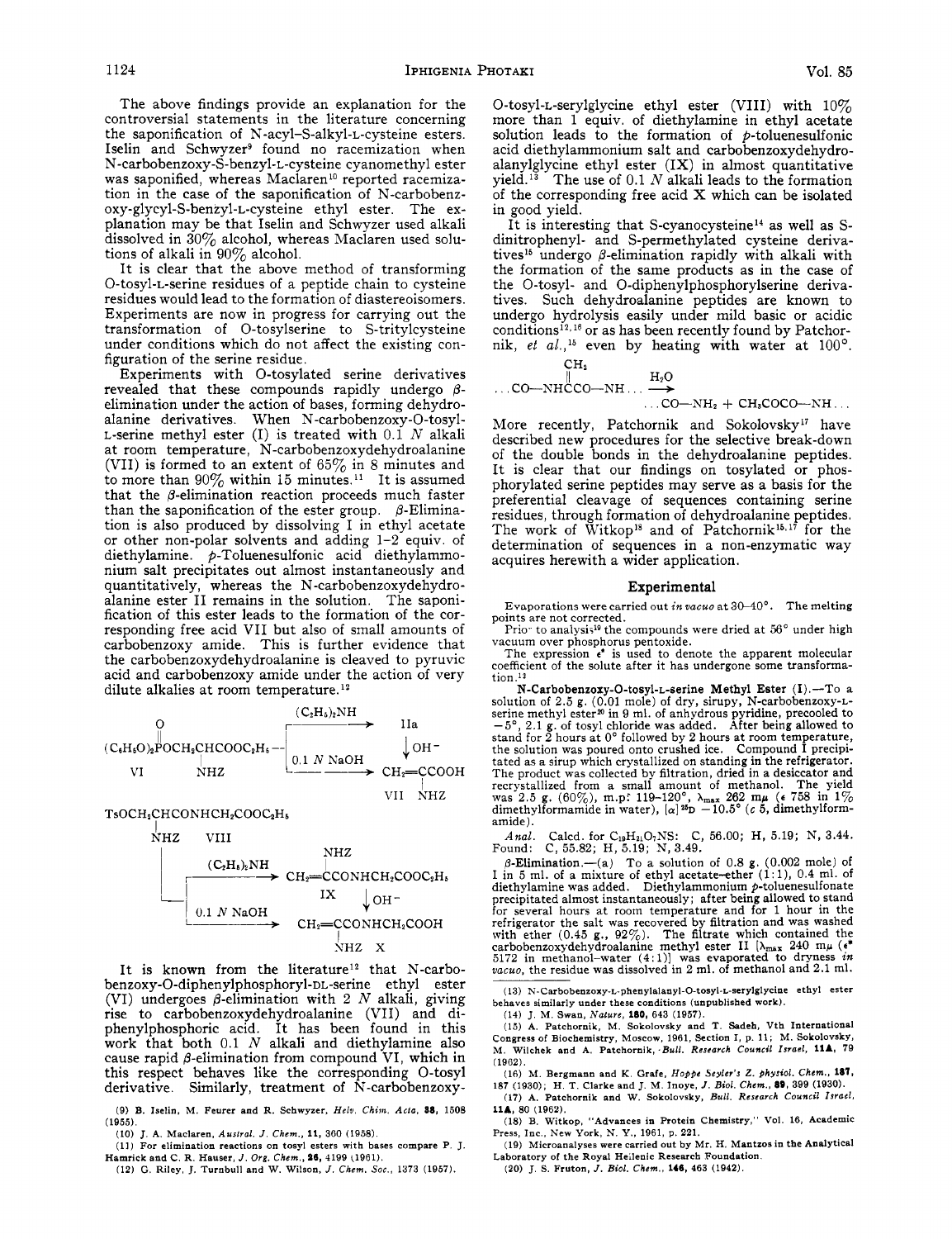of A NaOH solution was added. After 15 minutes at room temperature, the solution was diluted with water and the meth-<br>anol was removed by evaporation at  $25^\circ$  *in vacuo*. A small<br>amount of carbobenzoxy amide (m.p. 87°) which precipitated was filtered off. Upon acidification with hydrochloric acid, carbobenzoxydehydroalanine separated out; yield 63%, m.p. 108-109°,  $\lambda_{\text{max}}$  240 mu (c 5098 in 1% ethanol in water), after recrystalliza-

tion from ethyl acetate-petroleum ether; reported<sup>12</sup> m.p. 106-<br>108°,  $\lambda_{\text{max}} 241 \text{ m}\mu$  ( $\epsilon$  5300 in water).<br>(b) Compound I (0.8 g., 0.002 mole) was dissolved in a<br>mixture of 2.5 ml. of dimethylformamide, 30 ml. of me tion was worked up as described above under (a); the yield of carbobenzoxydehydroalanine was  $60\%$ .

N-Carbobenzoxy-O-tosyl-L-serylglycine Ethyl Ester (VIII).—<br>To a solution of 3.2 g. (0.01 mole) of N-carbobenzoxy-L-serylgly-<br>cine ethyl ester<sup>20</sup> in 10 ml. of anhydrous pyridine, precooled to — 5°, 2.1 g. of tosyl chloride was added and the mixture was kept at 0° for <sup>2</sup> hours. After being diluted with chloroform, the solution was washed repeatedly with sufficient amounts of dilute sulfuric acid to remove the pyridine and then with water until the aqueous extract was neutral to congo red paper. The chloroform solution was dried over sodium in vacuo. The residue was dissolved in ethanol and addition of water to this solution caused VIII to crystallize. The product was purified by a further reprecipitation from ethanol-water.<br>The yield was 2.9 g. (60%), m.p. 95-96°,  $[\alpha]^{26}D + 5.1^{\circ}$  (c 5, dimethylformamide).

*Anal.* Caled. for C<sub>22</sub>H<sub>26</sub>N<sub>2</sub>O<sub>8</sub>S: C, 55.21; H, 5.47; N, 5.85; S, 6.70. Found: C, 55.43; H, 5.63; N, 6.02; S, 6.84.

 $\beta$ -Elimination.—(a) Compound VIII was treated with diethylamine in the same manner as described for I. Diethylam-monium £-toluenesulfonate was filtered off (yield 94%) and the filtrate was evaporated to dryness *in vacuo* to give crystalline N-<br>carbobenzoxydehydroalanylglycine ethyl ester (IX) which was<br>recrystallized from ethanol-water. The yield was 52%, m.p.<br>84° after recrystallization from

*Anal.* Caled. for  $C_{15}H_{18}O_6N_2$ : C, 58.81; H, 5.92; N, 9.14.<br>Found: C, 58.78; H, 5.98; N, 8.93.

From the mother liquor of IX <sup>a</sup> small amount of carbobenzoxy amide was obtained, m.p. 87°, undepressed upon mixing with an authentic sample of this product.

Upon saponification of the above ester, N-carbobenzoxydehy-<br>droalanylglycine (X) was obtained; the yield was 50%, m.p. 104-105° after recrystallization from ethyl acetate-petroleum ether.

Anal. Calcd. for  $C_{13}H_{14}N_2O_6$ : C, 56.10; H, 5.07; N, 10.07. Found: C, 56.29; H, 5.21; N, 9.99.  $C, 56.29; H, 5.21; N, 9.99.$ 

(b) Compound VIII (0.48 g., 0.001 mole) was dissolved in a mixture of  $4$  ml. of ethanol and  $2.2$  ml. of 1 N NaOH. The solution was allowed to stand at room temperature for 15 minutes<br>and was then acidified with hydrochloric acid. Concentration of<br>the solution *in vacuo* gave 0.17 g. (55%) of N-carbobenzoxydehydroalanylglycine  $(X)$ .

N-Carbobenzoxy-L-phenylalanyl-L-serine Methyl Ester.—To <sup>a</sup> solution of 4.65 g. (0.03 mole) of L-serine methyl ester hydro-chloride and 4.2 ml. of triethylamine in chloroform, 9.4 g. of Ncarbobenzoxy-L-phenylalanine (0.0315 mole) and 6.6 g. of dicyclohexylcarbodiimide were added. The reaction mixture was allowed to stand overnight at room temperature. A few drops of  $50\%$  acetic acid was then added and the precipitate of dicyclo-<br>hexylurea was removed by filtration. The filtrate was washed<br>successively with dilute hydrochloric acid, potassium hydrogen<br>carbonate solution and water evaporated to dryness. The residue was heated in a small volume of ethyl acetate. Undissolved material (dicyclohexylurea) was filtered off and the filtrate was cooled to room temperature. After several hours the above dipeptide derivative separated out. It was collected by filtration, washed thoroughly with petroleum ether and recrystallized twice from a small volume of ethyl ace-<br>tate. The yield was 2.4 g. (60%), m.p. 119–120°, [a]<sup>30</sup>D –8.1°<br>(c 7, dimethylformamide).

*Anal.* Caled. for  $C_{21}H_{24}N_2O_6$ : C, 62.98; H, 6.04; N, 6.99.<br>Found: C, 63.15; H, 5.91; N, 7.07.

N-Carbobenzoxy-L-phenylalanyl-L-serine Hydrazide.—A solution of <sup>4</sup> g. (0.01 mole) of the above dipeptide ester in 30 ml. of methanol and 0.8 ml. of hydrazine hydrate was allowed to stand<br>at room temperature for 24 hours during which time the cor-<br>responding hydrazide crystallized out. The yield was 3.4 g,<br>(85%), m.p. 183-184°, and 184-185° aft

*Anal.* Caled. for  $C_{20}H_{24}N_4O_5$ : C, 59.98; H, 6.04; N, 13.99.<br>Found: C, 59.78; H, 6.19; N, 14.07.

N-Carbobenzoxy-L-phenylalanyl-L-serylglycine Ethyl Ester.— To <sup>a</sup> solution of 3.2 g. (0.008 mole) of the above hydrazide in <sup>a</sup> mixture of 40 ml. of water, <sup>4</sup> ml. of acetic acid and 1.2 ml. of coned. hydrochloric acid, a mixture of 100 ml. of ether-ethyl acetate  $(1:1)$ , was added. To this mixture, precooled to  $-5^{\circ}$ , <sup>a</sup> solution of 0.95 g. of sodium nitrite in <sup>6</sup> ml. of water was added dropwise during <sup>a</sup> few minutes, with shaking and cooling. The mixture was transferred to <sup>a</sup> separating funnel where the organic phase was repeatedly washed with cold water and finally with cold potassium hydrogen carbonate solution. The ether-ethyl acetate solution was dried briefly over sodium sulfate before being added to an ethereal solution of glycine ethyl ester. After the reaction mixture had stood for several hours in the refrigerator, the above tripeptide derivative separated out. It was collected by filtration, washed with ether and recrystallized from<br>ethyl acetate–ether. The yield was  $2.3$  g. (61%), m.p. 117–119°,<br> $[\alpha]$ <sup>28</sup>D –6.0° (*c* 2, dimethylformamide).

Anal. Caled. for  $C_{24}H_{29}N_3O_7$ : C, 61.13; H, 6.19; N, 8.91.<br>Found: C, 61.40; H, 6.38; N, 9.10.

N-Benzoyl-S-diphenylmethyl-L-cysteine Methyl Ester (Va).—<br>To a solution of 1.7 g. (0.005 mole) of S-diphenylmethyl-L-cysteine methyl ester hydrochloride<sup>4</sup> in 5 ml. of anhydrous pyridine, precooled to  $-5^{\circ}$ , 0.7 ml. of benzoyl chloride was added and the mixture was kept for <sup>1</sup> hour at room temperature. The solution was poured onto crushed ice and the compound Va which precipitated was recrystallized from methanol. The yield was 1.7 g.  $(84\%)$ , m.p. 135–136°,  $[\alpha]$ <sup>30</sup>D  $-73.5$ ° (*c* 2, dimethyl-formamide).

Anal. Caled. for  $C_{24}H_{23}NO_3S$ : C, 71.08; H, 5.71; N, 3.45; S, 7.90. Found: C, 71.20; H, 5.84; N, 3.77; S, 7.80.

Saponification.—(a) A solution of 0.4 g. (0.001 mole) of the ester Va in 4.5 ml. of 60% aqueous dioxane containing 0,0011 mole of sodium hydroxide was left to stand for several hours at room temperature and was then diluted with water. The un-saponified material (0.06 g.) which precipitated was removed by filtration. Most of the organic solvent was removed in vacuo, the solution was extracted with ethyl acetate and then acidified<br>with concd. hydrochloric acid. **N-Benzoyl-S-dipherylmethyl-**<br>cysteine separated out; the yield was 0.3 g. (75%), m.p. 135-<br>140°, and 138-140° after recrysta

*Anal.* Caled. for  $C_{23}H_{21}NO_3S.1/2H_2O$ : C, 68.97; H, 5.53; N, 3.49; S, 8.00; O, 13.98. Found: C, 68.85; H, 5.77; N, 3.29; S, 8.07; O, 13.70.

(b) The saponification of the ester Va and the isolation of the free acid was carried out in the same manner as described above, except that <sup>a</sup> mixture of <sup>3</sup> ml. of 99% methanol and 1.5 ml. of dimethylformamide was used as solvent instead of  $60\%$  aqueous dioxane. The free acid thus obtained  $(0.31 \text{ g}., 78\%)$  was almost completely racemized ( $[\alpha]^{\text{3D}} -0.8^{\circ}$  in dimethylformamide, instead of  $[\alpha]D -69.9^{\circ}$  for the *L*-acid), m.p. 186–187°, unchanged after recrystallization from ethanol. The recrystallized acid was optically inactive.

*Anal.* Caled. for  $C_{23}H_{21}NO_3S$ : C, 70.56; H, 5.40; N, 3.57; S, 8.19. Found: C, 70.59; H, 5.55; N, 3.51; S, 8.38.

N-Carbobenzoxy-S-benzyl-L-cysteine Methyl Ester (Vb).—To a mixture of 15 ml. of chloroform and 15 ml. of saturated potas-<br>sium hydrogen carbonate solution, precooled to 0°, 2.6 g. (0.01<br>mole) of S-benzyl-L-cysteine methyl ester hydrochloride<sup>21</sup> and 2<br>ml. of carbobenzoxy chlori form layer and this solution was washed successively with dilute hydrochloric acid and water. Evaporation of the organic layer in vacuo and recrystallization of the residue from methanol gave  $2.9$  g.  $(87\%)$  of the product, m.p.  $62\text{--}63\degree$ , unchanged after further recrystallization; reported<sup>22</sup> m.p.  $66\text{--}67\degree$ .

*Anal.* Caled. for  $C_{19}H_{21}NO_4S$ : N, 3.89; S, 8.92. Found: N, 3.99; S, 8.64.

Saponification.—(a) A suspension of the above ester  $(1, 1, g)$ , O. <sup>003</sup> mole) in <sup>8</sup> ml. of 50% methanol containing 0.0033 mole of sodium hydroxide was stirred for about 90 minutes until the ester dissolved. Removal of methanol in vacuo at 25-30°, followed by dilution of the residual solution with water and acidification with coned. hydrochloric acid, gave 0.835 g. (80%) of N-carbobenzoxy-<br>S-benzyl-L-cysteine, m.p. 85–87°, [a]<sup>22</sup>D -38.2° (c 2, ethanol). After recrystallization from methylene chloride-petroleum ether<br>the m.p. was 88-89°,  $[\alpha]^{2x}D -38.2^{\circ}$  (c 4, ethanol); reported<sup>8</sup><br>m.p. 95-97°,  $[\alpha]D -43^{\circ}$  (in ethanol).<br>(b) The saponification and the isolation of the

carried out in the same manner as described above, except that  $99\%$  methanol was used as solvent instead of 50% methanol. The free acid thus obtained (0.9 g., 85%) melted at 76-77° and possessed  $[\alpha]^{22}D - 4.9^{\circ}$  (*c* 4, ethanol); *i.e.*, it was racemized to about 90%. The m.p. and  $[\alpha]D$  were practically unchanged

<sup>(21)</sup> R. Boissonnas, S. Guttmann, P. Jaquenoud and J. Waller, Helv. Chim. Acta, 88, 1491 (1955).

<sup>(22)</sup> B. Hegedüs, ibia., 81, 737 (1948).